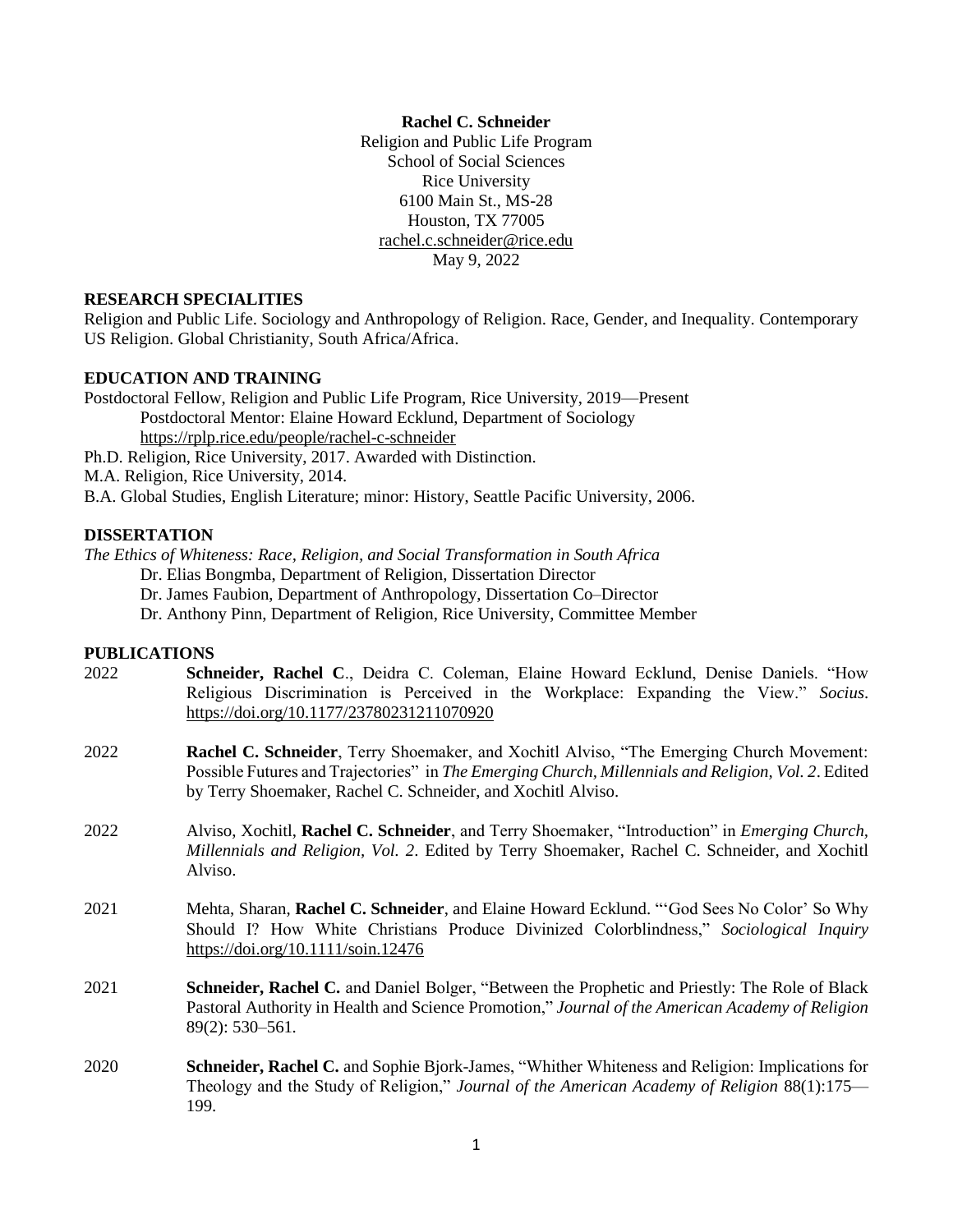| 2020                                                 | Schneider, Rachel C. "White Urban Immersion, Intersubjectivity, and an Ethics of Care in South<br>Africa," Journal of Religious Ethics 48(4):620-641.                                                                                                                              |
|------------------------------------------------------|------------------------------------------------------------------------------------------------------------------------------------------------------------------------------------------------------------------------------------------------------------------------------------|
| 2020                                                 | Ecklund, Elaine Howard, Denise Daniels, and Rachel C. Schneider, "From Secular to Sacred:<br>Bringing Work to Church," Religions 11(9):442.                                                                                                                                        |
| 2018                                                 | Schneider, Rachel C., "Race and the Emerging Church: A View from South Africa," In The<br>Emerging Church, Millennials, and Religion, Vol. 1. Edited by Randall Reed. Wipf & Stock.                                                                                                |
| 2018                                                 | Schneider, Rachel C. "A Web of Subversive Friends: New Monasticism in the United States and<br>South Africa," Religions 9(6): 184.                                                                                                                                                 |
| <b>Books</b>                                         |                                                                                                                                                                                                                                                                                    |
| 2022                                                 | Terry Shoemaker, Rachel C. Schneider, and Xochitl Alviso, editors, <i>Emerging Church, Millennials</i><br>and Religion, Vol. 2, Wipf & Stock, 2022.                                                                                                                                |
|                                                      | Schneider, Rachel C. Christianity, Whiteness, and the Quest for a New South Africa, under review<br>by invitation, Oxford University Press.                                                                                                                                        |
| <b>Articles/Chapters Under Review or In Progress</b> |                                                                                                                                                                                                                                                                                    |
|                                                      | Schneider, Rachel C. "Liminality and Power: Narratives of Lesbian and Transgender Sangomas<br>[Traditional Healers] in South Africa," chapter in progress for edited volume Living Folk Religions,<br>editors Aaron Ullrey and Sravana Borkataky-Varma, under contract, Routledge. |
|                                                      | Schneider, Rachel C., Brenton Kalinowski and Elaine Howard Ecklund, "How Houston Christian"<br>Leaders Engage with Race After George Floyd's Murder," article in progress.                                                                                                         |
|                                                      | Schneider, Rachel C., Bianca Mabute-Louie, and Elaine Howard Ecklund, "Religious Coping and<br>Racial Discrimination in the Workplace," article in progress.                                                                                                                       |
|                                                      | Kalinowski, Brenton, Rachel C. Schneider, Elaine Howard Ecklund, Denise Daniels, "Work as<br>Calling," article in progress.                                                                                                                                                        |
|                                                      | Van Wyngaard, Cobus and Rachel C. Schneider. "Haunted by Reconciliation? Theologies of<br>Reconciliation in Post-#FeesMustFall South Africa," article in progress.                                                                                                                 |
| <b>Book Reviews</b>                                  |                                                                                                                                                                                                                                                                                    |
| 2018                                                 | Schneider, Rachel C. "The Rise of Network Christianity by Brad Christerson and Richard W.<br>Flory," for Religious Studies Review (44)2: 210.                                                                                                                                      |
| 2017                                                 | <b>Schneider, Rachel C.</b> "Beyond the Secular West, edited by Akeel Bilgrami," for <i>Religious Studies</i><br>Review (43)3: 264.                                                                                                                                                |
| 2017                                                 | <b>Schneider, Rachel C.</b> "The Subject of Virtue: An Anthropology of Ethics and Freedom by James<br>Laidlaw," for Religious Studies Review (43)1: 46.                                                                                                                            |
| <b>GRANTS</b>                                        |                                                                                                                                                                                                                                                                                    |
| 2020-2023                                            | Co-Principal Investigator (Elaine Howard Ecklund, PI), How Houston's Religious Communities<br>Are Responding to COVID-19 (\$5,000).                                                                                                                                                |
|                                                      |                                                                                                                                                                                                                                                                                    |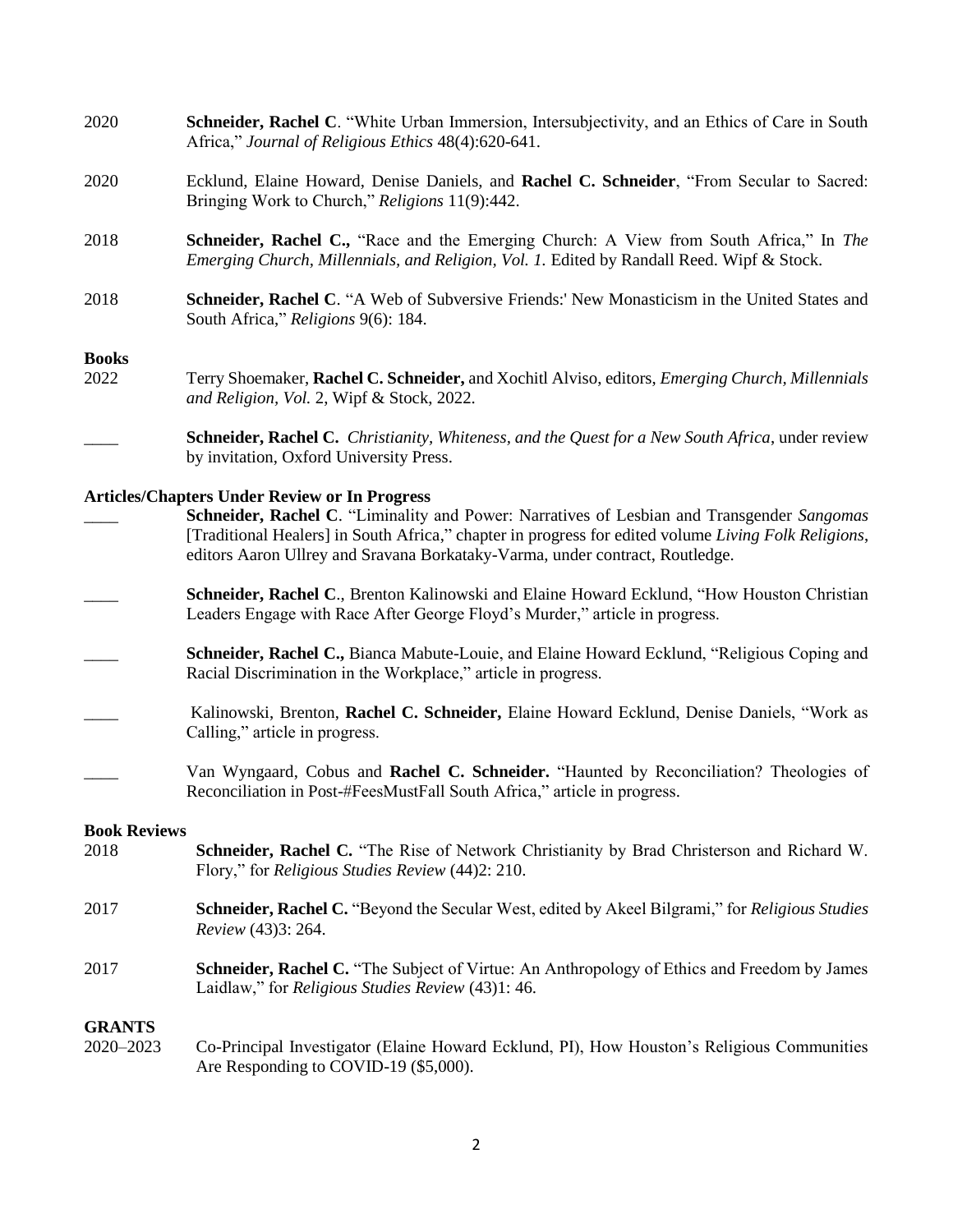- 2019–2025 Co-Principal Investigator (Matthew Russell and Cleve Tinsley IV, Co-PI), Building Transformative Congregational Leaders, Thriving Congregations Initiative, Lilly Endowment (\$1,000,000).
- 2019–2022 Principal Investigator (Cleve Tinsley IV, Co-PI), Reimagining Public Theology and Community Engagement: The Role of Churches in Current Movements for Social Change, Collaborative Inquiry Grant, Louisville Institute (\$45,000).
- 2019 Co-Director (with Matthew Russell and Cleve Tinsley IV), Planning Grant for Building Transformational Leaders in Congregations and Communities, Thriving Congregations Initiative, Lilly Endowment (\$50,000).

*Significant Involvement in Grants* 

2019–2022 Co-Writer, *Religion Unmuted* podcast. Ecklund, Elaine Howard, PI (Pamela Prickett, Co-PI), "Turning the Tables on Gender and Religion," Henry Luce Foundation (\$550,000).

#### **OPINIONS, EDITORALS, AND ESSAYS**

2021 **Schneider, Rachel C**. "Christians Must Confront the Lies at the Heart of Whiteness." *Religion Dispatches*, January 19, 2021. <https://religiondispatches.org/christians-need-to-confront-the-lies-at-the-heart-of-whiteness/> 2020 Ecklund, Elaine Howard and **Rachel C. Schneider,** "How White Churches Can Work For Racial Justice," *Religion News Service* (Op-Ed), June 19, 2020. <https://religionnews.com/2020/06/19/how-white-churches-can-work-for-racial-justice/> 2018 **Schneider, Rachel C.** "Religion, Sexuality, and Postcolonial Desire in Africa," *Marginalia Los Angeles Review of Books*, August 17, 2018. <https://marginalia.lareviewofbooks.org/religion-sexuality-and-postcolonial-desire-in-africa/> 2016 **Schneider, Rachel C.** "Prophecy Cuts Both Ways: Race and Religion in *American Apocalypse," Syndicate*, January 11, 2016. <https://syndicate.network/symposia/theology/american-apocalypse/> 2016 **Schneider, Rachel C.** "The Significance of Race: Response to Matthew Sutton," *Syndicate,*  January 14, 2016*.* <https://syndicate.network/symposia/theology/american-apocalypse/> 2015 **Schneider, Rachel C.** "Keeping Sex Sexy: American Evangelicalism and the Problem of Sexuality," *The Immanent Frame,* February 10, 2015. [http://blogs.ssrc.org/tif/2015/02/10/keeping–sex–sexy–american–evangelicalism–and–the–](http://blogs.ssrc.org/tif/2015/02/10/keeping–sex–sexy–american–evangelicalism–and–the–problem–of–sexuality/) [problem–of–sexuality/](http://blogs.ssrc.org/tif/2015/02/10/keeping–sex–sexy–american–evangelicalism–and–the–problem–of–sexuality/) 2014 **Schneider, Rachel C.** "Jesus, Religion, and Revolution in the South African Elections," *The Immanent Frame,* June 2, 2014. [http://blogs.ssrc.org/tif/2014/06/02/jesus–religion–and–revolution–in–the–south–african–](http://blogs.ssrc.org/tif/2014/06/02/jesus-religion-and-revolution-in-the-south-african-elections) [elections](http://blogs.ssrc.org/tif/2014/06/02/jesus-religion-and-revolution-in-the-south-african-elections) 2014 **Schneider, Rachel C.** "Mourning a Political Saint in Johannesburg," *The Immanent Frame,* February 19, 2014. <http://blogs.ssrc.org/tif/2014/02/19/mourning–a–political–saint–in–johannesburg/>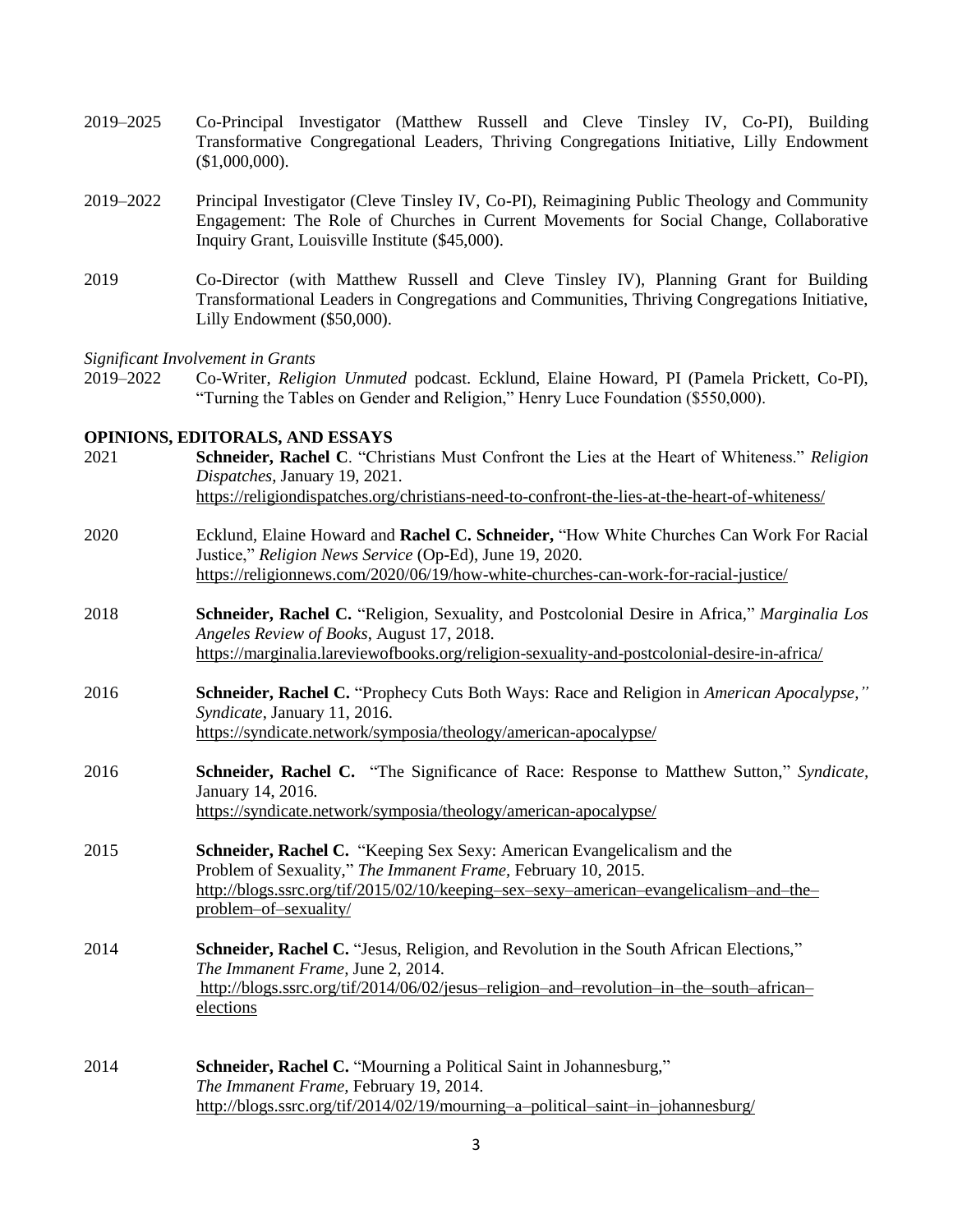# **FELLOWSHIPS AND AWARDS**

| 2022         | Religion Unmuted podcast, Luce-AAR Advancing Public Scholarship Grant (\$5,000). Co-award<br>with Elaine Howard Ecklund. |
|--------------|--------------------------------------------------------------------------------------------------------------------------|
| 2019-Present | Postdoctoral Research Fellow, Religion and Public Life Program, Rice University.                                         |
| 2019         | American Academy of Religion Annual Meeting Travel Grant (\$500).                                                        |
| 2018-2019    | Visiting Research Fellow, Religion and Public Life Program, Rice University.                                             |
| 2017-2018    | Visiting Research Associate, Religion and Public Life Program, Rice University.                                          |
| 2018         | Fellow, Communities Engaging with Difference and Religion (CEDAR), Hardin-Simmons<br>University.                         |
| 2017         | PhD Awarded with Distinction, Department of Religion, Rice University.                                                   |
| 2014-2015    | American Academy of Religion Mentorship Program.                                                                         |
| 2014         | Humanities Research Center, Summer Research Grant, Rice University (\$500).                                              |
| 2013-2014    | Visiting Researcher, Center for Diversity Studies, University of Witwatersrand, Johannesburg.                            |
| 2013-2104    | Andrew W. Mellon Writing Workshop Participant, Rice University.                                                          |
| 2013         | Women, Gender, and Sexuality Graduate Certificate, Rice University (\$5,000).                                            |
| 2013         | Humanities Research Center Summer Research Grant, Rice University (\$1,500).                                             |
| 2012-2013    | Andrew W. Mellon Research Seminar Participant, Rice University (\$5,000).                                                |
| 2009-2012    | Lilly Graduate Fellow, Lilly Fellows Program in Humanities and the Arts (\$9,000).                                       |

# **INVITED TALKS**

| 2020 | Critical Race Approaches in the Study of Religion, Fellows Forum, Religion and Public Life<br>Program, Rice University.                                                                                                |
|------|------------------------------------------------------------------------------------------------------------------------------------------------------------------------------------------------------------------------|
| 2019 | Early Career Reflections on the Impact of the Graduate Certificate Program, Center for the Study<br>of Women, Gender, and Sexuality, Rice University.                                                                  |
| 2019 | How Knowledge about Science, Health, and Medicine is Transmitted and Legitimated in Black<br>Protestant Church Contexts, Fellows Forum, Religion and Public Life Program, Rice University.<br>Co-Presenter Dan Bolger. |
| 2018 | Supremacy, Fragility, and White Religion, San Francisco Theological Seminary<br>https://www.youtube.com/watch?v=zNUYEry8vDo (57,753 views)                                                                             |
| 2018 | Whiteness and White Privilege, Invited Course Lecture for Race Matters: Anthropological<br>Approaches to Racism, University of Central Florida.                                                                        |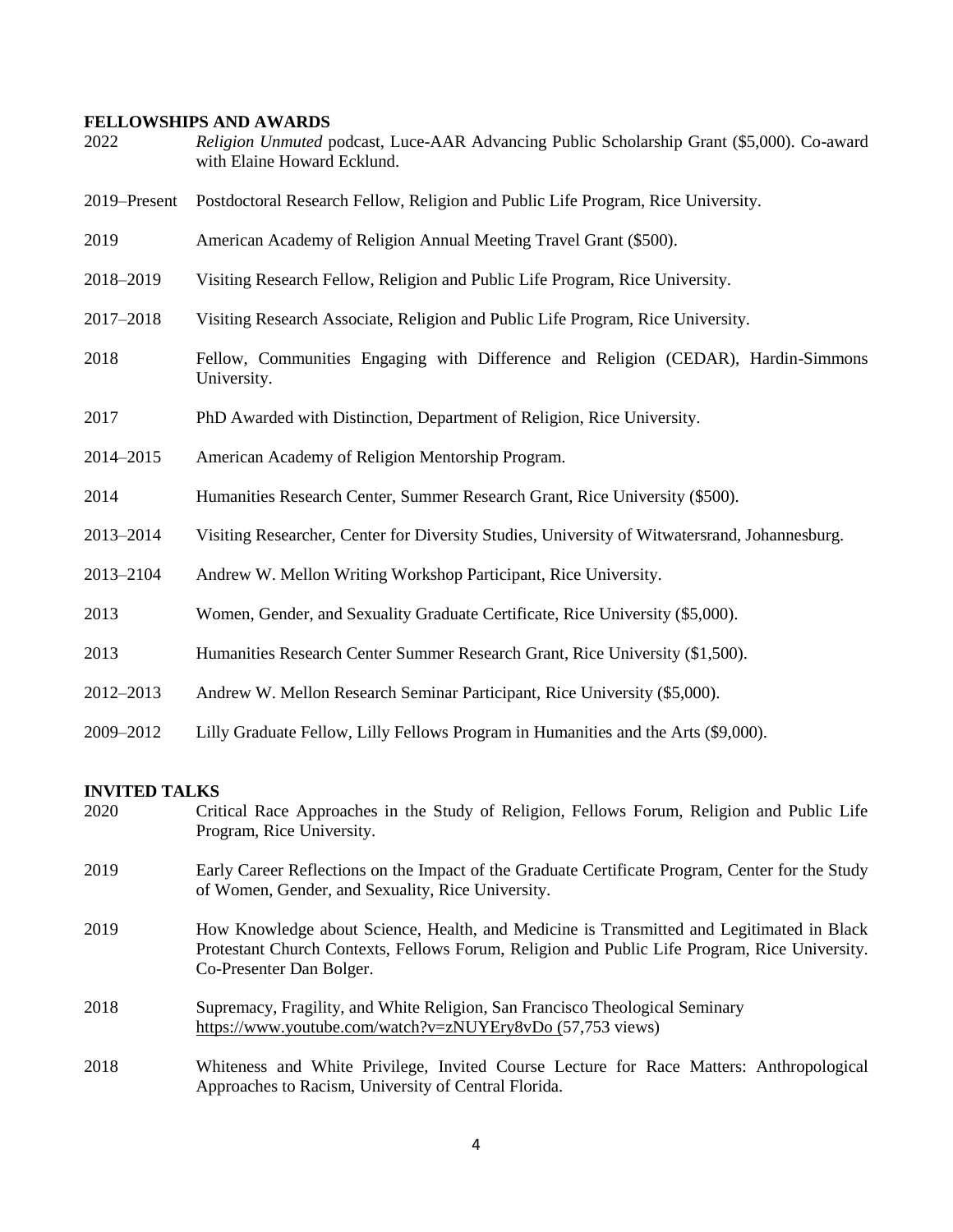| 2018 | White Transformation and Christian Public Witness in South Africa, Fellows Forum, Religion and<br>Public Life Program, Rice University.               |
|------|-------------------------------------------------------------------------------------------------------------------------------------------------------|
| 2017 | Decolonizing Christianity: Faith-Based Development and Activism in South Africa, Fellows<br>Forum, Religion and Public Life Program, Rice University. |
| 2015 | Truth, Reconciliation, and Justice: Leadership Lessons from Southern Africa, Lubbock Christian<br>University.                                         |
| 2014 | Probing Whiteness—Insights from the Anthropology of Ethics, Wits Center for Diversity Studies,<br>University of Witwatersrand, Johannesburg.          |
| 2011 | "There Is Something In Me:" Lesbian and Transgender Identities among Traditional Healers in<br>Contemporary South Africa, Randolph College.           |

# **CONFERENCE PRESENTATIONS**<br> **CONFERENCE PRESENTATIONS**

| 2022 | "Divine Purpose? Religion, Race, and Life Extension Technologies." American Academy of<br>Religion, Denver. Co-Authors Jacqui Frost, Andrea Henderson, and Elaine Howard Ecklund.                                                                                                                                 |
|------|-------------------------------------------------------------------------------------------------------------------------------------------------------------------------------------------------------------------------------------------------------------------------------------------------------------------|
| 2022 | "Take it to the Lord:" Religion and Responses to Racial Discrimination in the Workplace.<br>American Sociological Association, Religion and Racial Justice Panel, Los Angelas. Co-Authors<br>Bianca Mbute-Louie, Elaine Howard Ecklund, and Denise Daniels.                                                       |
| 2021 | How Houston Religious Leaders Navigate Race in the Wake of George Floyd's Murder, Society<br>for the Scientific Study of Religion, Portland. Co-Author Brenton Kalinowski and Elaine Howard<br>Ecklund.                                                                                                           |
| 2021 | From Churches to the Workplace: How White Christians Produce Racial Ignorance and Inequality,<br>American Sociological Association (online due to COVID-19). Co-Authors Sharan Mehta,<br>Esmeralda Sanchez, and Elaine Howard Ecklund.                                                                            |
| 2021 | Haunted by Reconciliation? Theologies of Reconciliation in Post-#FeesMustFall South Africa.<br>Theological Society of South Africa (online due to COVID-19). Co-Author Cobus van Wyngaard.                                                                                                                        |
| 2020 | Beyond Toolkits: How White Christians Produce Racial Ignorance and Inequality in the Workplace<br>through Religious Frames, Society for the Study of Social Problems, San Francisco. Co-Authors<br>Sharan Mehta, Esmeralda Sanchez, and Elaine Howard Ecklund. *Accepted but meeting canceled<br>due to COVID-19. |
| 2020 | Work as Calling, American Academy of Religion, Boston (online due to COVID-19). Co-Authors<br>Brenton Kalinowski and Elaine Howard Ecklund.                                                                                                                                                                       |
| 2019 | Faith at Work: Applying Empirical Research to Church Life, American Academy of Religion, San<br>Diego. Co-Authors Elaine Howard Ecklund and Denise Daniels.                                                                                                                                                       |
| 2019 | The Emerging Church Movement: Possible Futures and Trajectories, American Academy of<br>Religion, San Diego. Co-Authors Xochitl Alviso and Terry Shoemaker.                                                                                                                                                       |
| 2019 | Black Pastoral Authority, Health, and Science, Society for the Scientific Study of Religion, St.<br>Louis. Co-Author Dan Bolger.                                                                                                                                                                                  |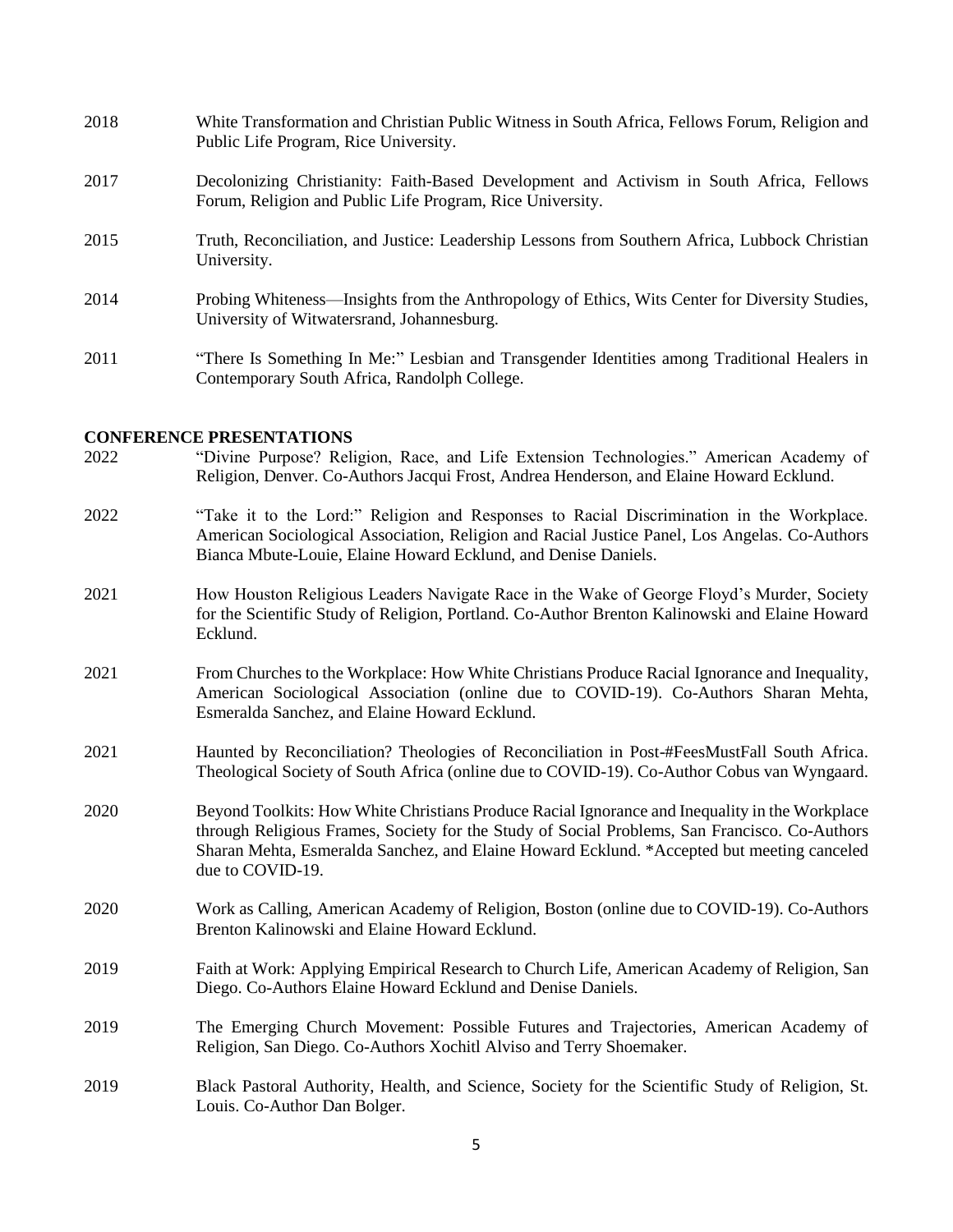| 2018 | An Ethics of Care: Faith-Based Urban Engagement and Slum Tourism in South Africa, American<br>Academy of Religion, Denver.                                                                                    |
|------|---------------------------------------------------------------------------------------------------------------------------------------------------------------------------------------------------------------|
| 2018 | Religion Scholars and the Public Good: Reshaping Knowledge Paradigms through Community<br>Engagement, American Academy of Religion, Denver.                                                                   |
| 2017 | I am Not Your Negro: Rethinking Race Relations and Becoming Ethical Subjects, Roundtable,<br>American Anthropological Association, Washington D.C.                                                            |
| 2017 | New Monasticism, Poverty, and the Politics of Friendship,<br>American Academy of Religion, Boston.                                                                                                            |
| 2016 | Race and the Emerging Church: A View from South Africa,<br>American Academy of Religion, San Antonio.                                                                                                         |
| 2015 | Unmasking the Powers: Prophetic Politics and Violence in South Africa,<br>American Academy of Religion, Atlanta.                                                                                              |
| 2015 | White Progressive Christianity and Transformation Ethics in South Africa,<br>Society for the Anthropology of Religion Biennial Meeting, San Diego.                                                            |
| 2015 | Religious Pluralism in Johannesburg,<br>African Religion Symposium, Rice University.                                                                                                                          |
| 2014 | Nelson Mandela's Spiritual Politics and the Question of the Future<br>African Studies Association, Indianapolis.                                                                                              |
| 2014 | "Black Souls in White Skins?"—White South African Christians and Faith–Based Activism,<br>Transatlantic Roundtable on Race and Religion, Pretoria.                                                            |
| 2013 | Techniques of Transformation: Pilgrimage, Exile, and Whiteness in Antjie Krog's Begging to be<br>Black, Whiteness: Exploring Critical Issues, Oxford.                                                         |
| 2012 | Fractured Memories, Wounded Bodies: White Female Imaginaries in Post-Apartheid South Africa,<br>National Women's Studies Association, Oakland.                                                                |
| 2011 | "There is Something in Me:" Narratives of Lesbian and Transgender Sangomas in Contemporary<br>South Africa, The African Association for the Study of Religion/American Academy of Religion,<br>San Francisco. |
| 2011 | The Body and Postcolonial Ethics of Transformation: Levinas, Butler, and Coetzee, Southwest<br>Commission on Religious Studies, Dallas.                                                                       |
| 2010 | Towards a "Spirituality of Resistance and Transformation:" The Praxis of Art and Theology in<br>South Africa, Center for the Study of Women, Gender, and Sexuality Graduate Symposium, Rice<br>University.    |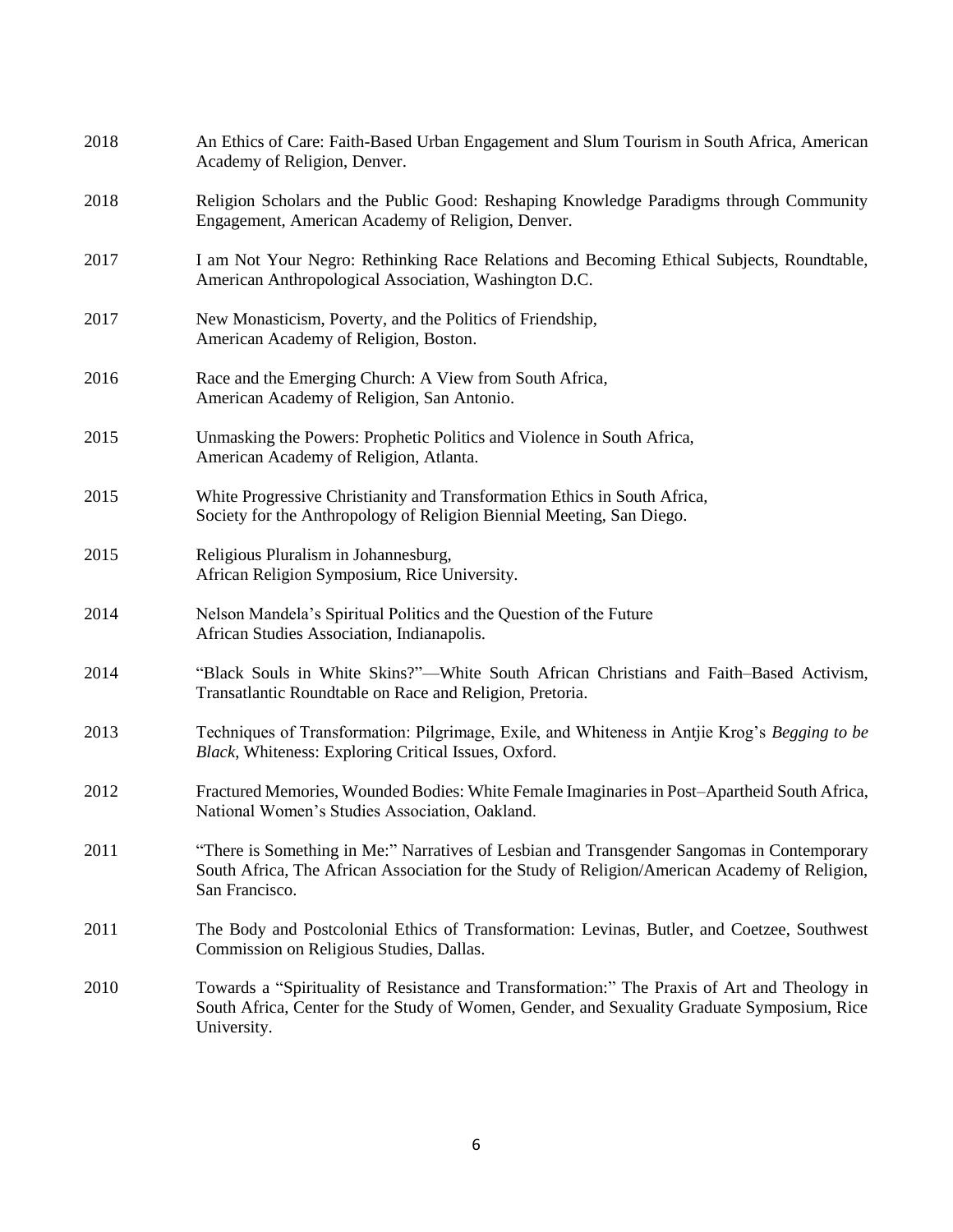#### **TEACHING**

| <b>Instructor of Record</b> |                                                                                                                                                              |
|-----------------------------|--------------------------------------------------------------------------------------------------------------------------------------------------------------|
| Spring 2022                 | Instructor, Religion, Gender, and Inequality, Upper Division Course, Department of Sociology,<br>Rice University. Co-taught with Elaine Howard Ecklund.      |
| Spring 2016                 | Instructor, When Religion and Culture Collide with the West, First Year Writing Intensive Seminar,<br>Program in Writing and Communication, Rice University. |
| Fall 2015                   | Instructor, Religion and Politics in Africa, Upper Division Humanities Seminar, Department of<br>Religion, Rice University.                                  |
| <b>Teaching Assistant</b>   |                                                                                                                                                              |
| Fall 2015                   | Lead Assistant, America through Foreign Eyes, Massive Open Online Course,<br>Rice University/Coursera.                                                       |
| Spring 2015                 | Teacher's Assistant, Critical Thinking in a Democracy, First–Year Writing Intensive Seminar,<br>Program in Writing and Communication, Rice University.       |
| Fall 2010                   | Teacher's Assistant, African Literature and Religion, Upper Division Humanities Seminar,                                                                     |

## **COMMITTEES AND ACADEMIC SERVICE**

Co-Chair, Religion and the Social Sciences Unit, American Academy of Religion, 2022—2025.

Steering Committee, Religion and the Social Sciences Unit, American Academy of Religion, 2021—2025.

Presider, "Religion, Public Health, Nation-States, and NGO," Religion and the Social Sciences Unit, American Academy of Religion, 2021.

Panel Organizer, "Religion and Anti-Racism," Society for the Anthropology of Religion (Invited Session), 2021. Co-Organizer Sophie Bjork-James.

Steering Committee, Emerging Church, Millennials and Religion Seminar, American Academy of Religion, 2016– 2019.

Presider, "Gender and Sexuality in the Emerging Church/Millennials," Emerging Church, Millennials and Religion Seminar, American Academy of Religion, 2018.

Rich Family Endowment Selection Committee, Center for Civic Leadership, Rice University, 2017.

Presider, "Wildcard Session on *White Lies: Race and Uncertainty in the Twilight of American Religion*," American Academy of Religion, 2016.

Graduate Student Director for Southwest Region, American Academy of Religion, 2012–2014.

Graduate Student Committee, American Academy of Religion, 2012–2014.

Graduate Liaison, Department of Religion, Rice University, 2012–2013.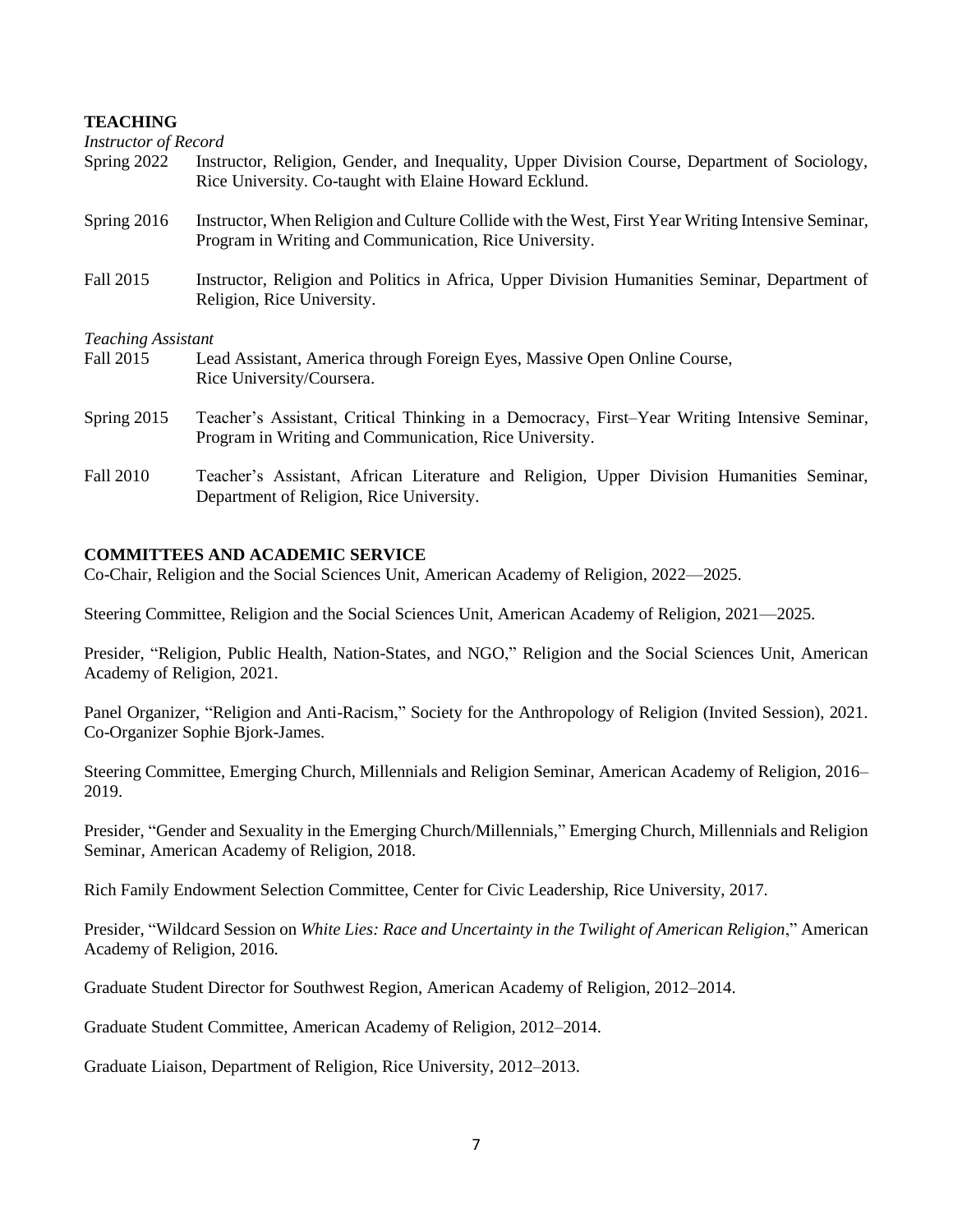Planning Committee, Center for the Study of Women, Gender, and Sexuality Graduate Symposium, Rice University, 2010–2012.

Wellness Committee, President's Strategic Plan, Lubbock Christian University, 2008–2009.

Administrator Group, On-Sight Review by the Southern Association of Colleges and Universities, Lubbock Christian University, 2007.

#### **PROFESSIONAL EXPERIENCE**

Qualitative Researcher, Black or Blue: A Pilot Study of Religious and Political Sources of Moral Attitudes towards Police and Protest. P.I. Robert A. Thompson, 2019–Present.

Qualitative Research Fellow, Religion and Public Life Program, Faith at Work: An Empirical Study, 2017–2021, P.I. Dr. Elaine Howard Ecklund and Co-P.I. Dr. Denise Daniels, 2018–Present.

Editorial Assistant, Julie Fette, French Studies, Rice University, 2018.

Editorial Assistant, Finance for Non-Finance Professionals, Rice Online, Rice University, 2018.

Lead Course Assistant, America Through Foreign Eyes (MOOC), Rice Online, Rice University, 2017–2018.

Project Manager, America Through Foreign Eyes (MOOC), Rice University, 2014–2015.

Editorial Assistant, Religious Studies Review, Rice University, 2012–2013.

Editorial Assistant, Elias K. Bongmba, *The Wiley-Blackwell Companion to African Religions,* 2011.

Research Assistant, *Kinder Institute for Urban Research*, Rice University, 2011.

Director of Student Involvement, Office of Student Affairs, Lubbock Christian University, 2007–2009.

Intercultural Programs Coordinator, Office of Student Programs, Seattle Pacific University, 2006–2007.

#### **COMMUNITY AND CIVIC ENGAGEMENT**

Radio Guest, "Celebrating the Influential and Inspirational Women in our Lives." *Town Square,* Houston Public Media, March 22, 2022.

[https://www.houstonpublicmedia.org/articles/shows/town-square/2022/03/11/421008/celebrating-the-influential](https://www.houstonpublicmedia.org/articles/shows/town-square/2022/03/11/421008/celebrating-the-influential-and-inspirational-women-in-our-lives/)[and-inspirational-women-in-our-lives/](https://www.houstonpublicmedia.org/articles/shows/town-square/2022/03/11/421008/celebrating-the-influential-and-inspirational-women-in-our-lives/)

Invited Speaker, "Practicing Solidarity: How White Christians Can Work for Racial Justice," Covenant Church, 2022.

Panelist, "Pastors, Pandemics, and Public Health," Science for Seminarians Program, Methodist Theological School in Ohio, 2021.

Interview Guest, "The Dialogue Project: Vital Conversations with Our Community," Interfaith Ministries for Greater Houston, 2021.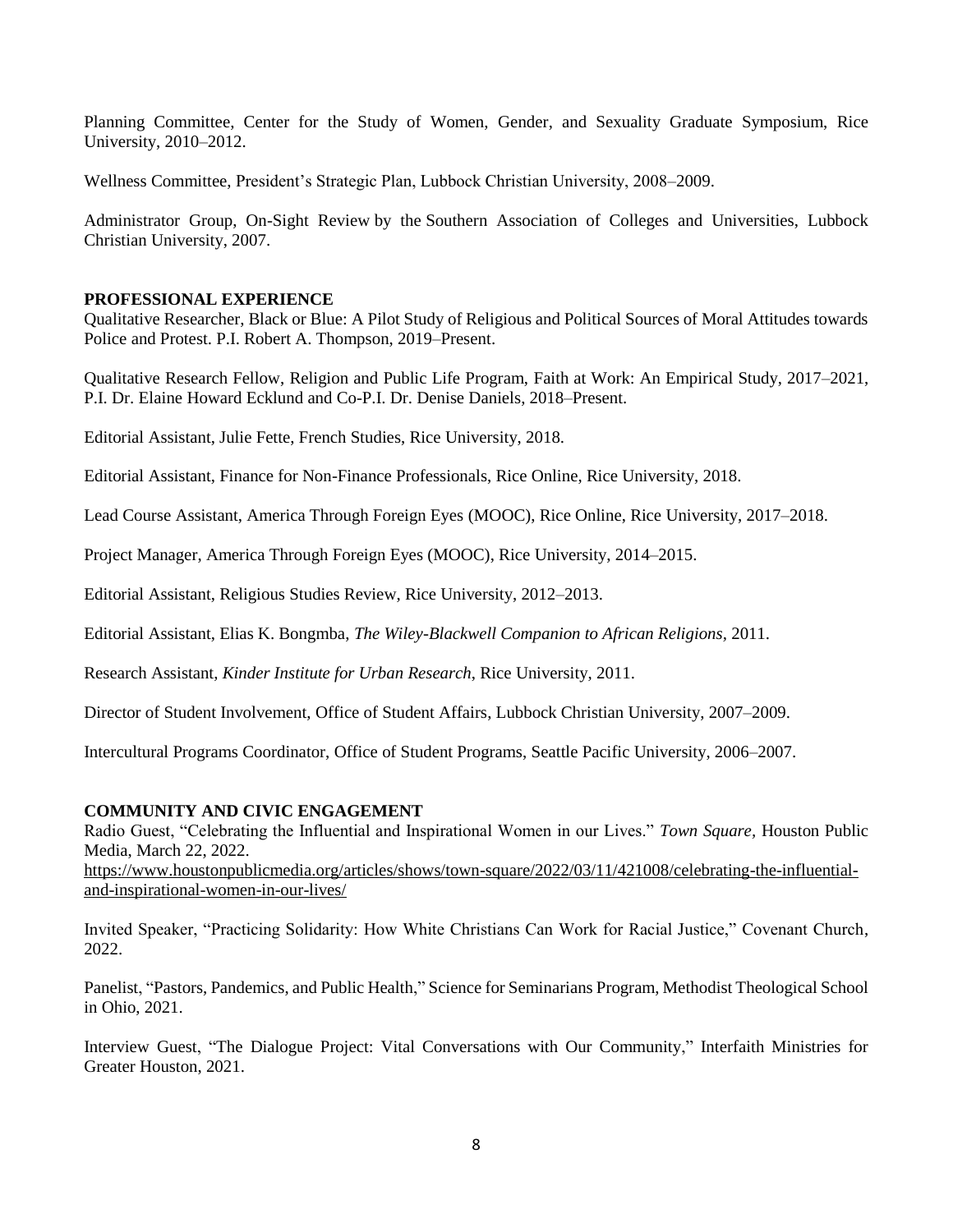Moderator, "Keeping Your Religious Community Together During the Time of COVID," Religious and Civic Leader Gathering, Religion and Public Life Program, Rice University, 2020.

Moderator, "A Conversation on Race, Social Justice and Science," Conference on Religion and Science, Religion and Public Life Program, Rice University, 2020.

Moderator, "Race and Evangelical Politics," Public Event, Religion and Public Life Program, Rice University, 2020.

Co-Presenter and Organizer, "Farewell to Innocence: Inequality, Injustice, and the Church's Response to COVID-19," projectCURATE, Zoom Webinar, 2020.

Co-Presenter, "Louisiana Methodists Stand Against Racism," Zoom Webinar, 2020.

Co-Presenter, "Whiteness 101: Texas Methodist Conference," Zoom Webinar, 2020.

Co-Presenter, "Race and Interracial Friendship," University Methodist Church, Chapel Hill, NC, 2018.

Curriculum Designer, "Whiteness 101: From Privilege to Solidarity," projectCURATE, Houston, 2018.

Panelist "Religion and Social Movements: 'Friends' vs. Allies in the Struggle for Racial Justice," Transform Network, Houston, 2018.

Facilitator, Solidarity and Anti-Racism, Bay Area Unitarian Universalist Church, Houston, 2018.

Facilitator, Race, Class, and Religion after Hurricane Harvey, projectCURATE, Houston, 2017.

Course Participant, Race, Diversity, Social Justice, and Transformation in Organizations, University of Witwatersrand, Johannesburg, 2014.

Speaker, Beyond Reconciliation: Ethics, Spirituality, and Social Transformation, Quaker Meeting, Johannesburg, 2014.

#### **NATIONAL AND INTERNATIONAL MEDIA COVERAGE OF RESEARCH**

2022. "How Religious Discrimination is Perceived in the Workplace" cited 30 times*: Religion News Service, The Hill, MSN Indonesia, Republika, Futurity, Futurity Today, National Geographic Indonesia, Sight Magazine, Church Leader, Rocket News, The Presbyterian Outlook, Times West Virgina, WTAG-AM (Springfield), Mirage, Techcodex, Newsbreak, Samachar Central, Vietnam Explorer, 24HTech, SpaceWeekly.com, New Express, Scienmag, Eurasia Review, Open Access Govt, Study Finds, WND, Baptist News Global, Christian Headlines.*

#### **REVIEWER**

*Journal for the Scientific Study of Religion NTT: Journal for Theology and the Study of Religion Sociological Focus* 

#### **PROFESSIONAL AFFILIATIONS**

American Academy of Religion Society for the Scientific Study of Religion Society for the Anthropology of Religion African Association for the Study of Religion